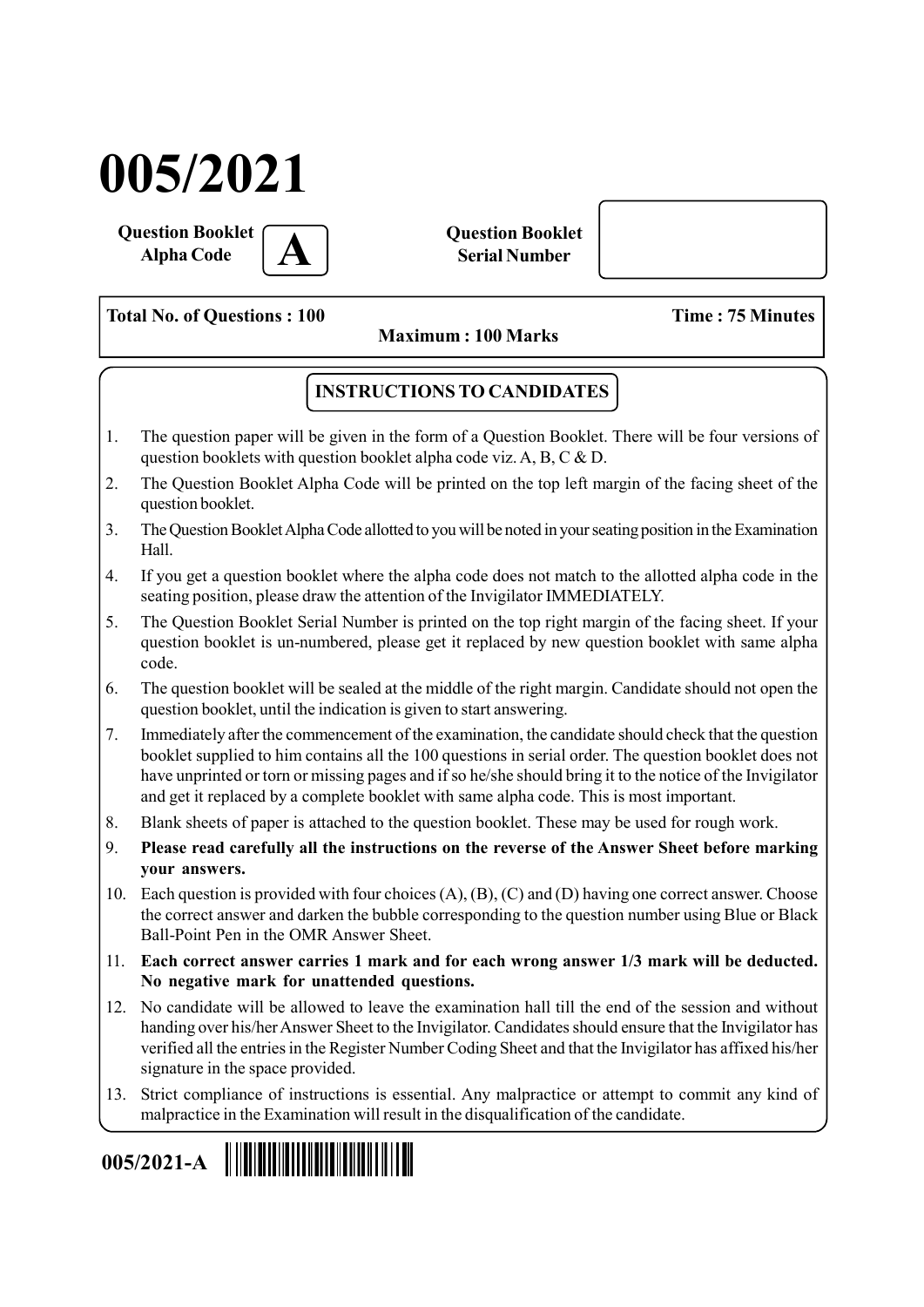005/2021 2 A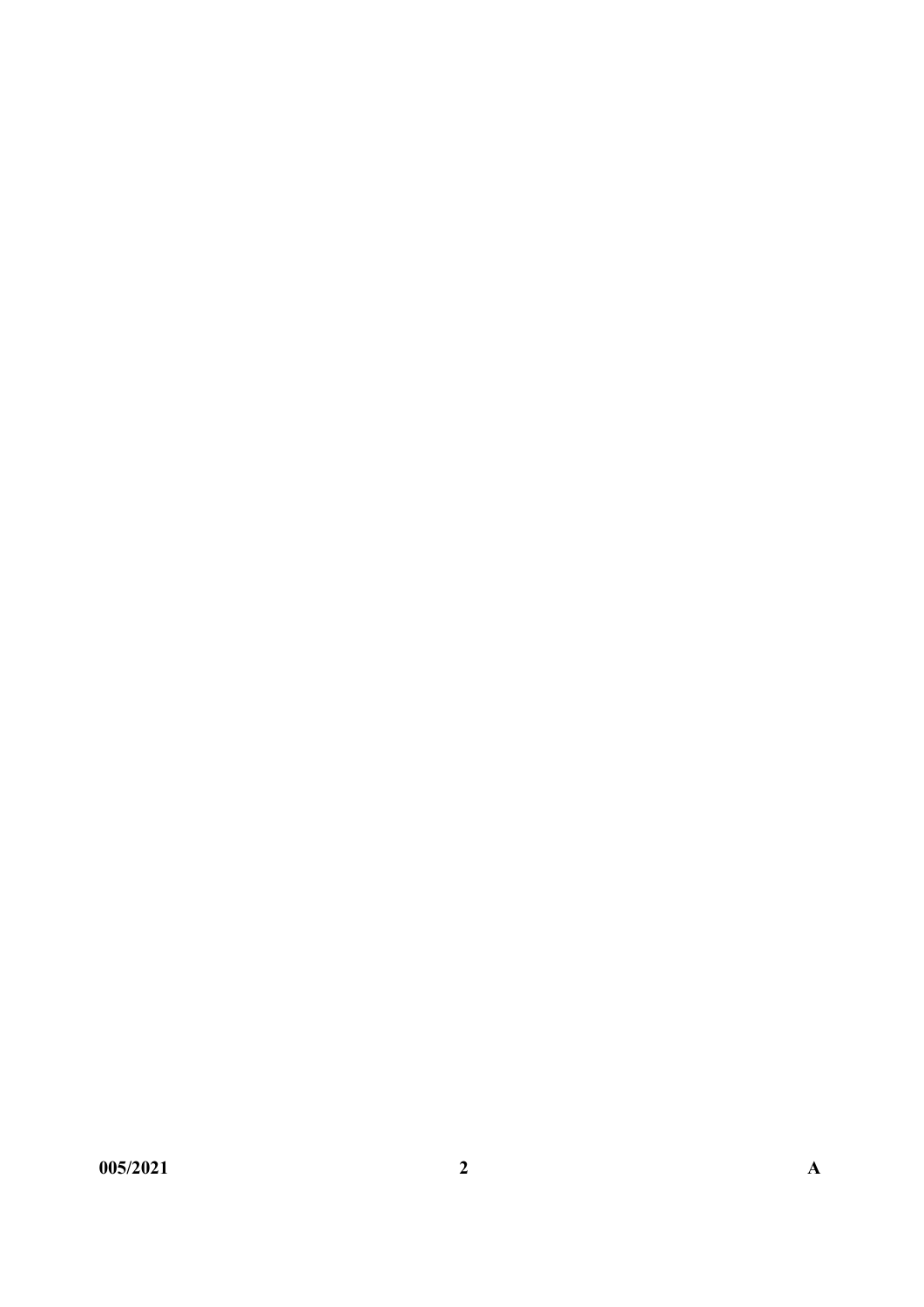## 005/2021

#### Total Marks : 100 Marks

Time : 1 hour and 15 minutes

1. If 
$$
A = \begin{bmatrix} 2 & -1 \ -3 & 2 \end{bmatrix}
$$
, then  $(A^{-1})^T$  is given by  
\n(A)  $\begin{bmatrix} 2 & -3 \ -1 & 2 \end{bmatrix}$  (B)  $\begin{bmatrix} 2 & 1 \ 3 & 2 \end{bmatrix}$   
\n(C)  $\begin{bmatrix} 2 & 3 \ 1 & 2 \end{bmatrix}$  (D)  $\begin{bmatrix} 2 & -3 \ 1 & 2 \end{bmatrix}$ 

2. Which of the following is a solution of the system of equations given by

- $3x + y + 2z = 3$  $2x - 3y - z = -3$  $x + 2y + z = 4$ (A)  $x = 2$ ,  $y = 1$ ,  $z = -2$  (B)  $x = 1$ ,  $y = -2$ ,  $z = 1$ (C)  $x = 1, y = 2, z = -1$  (D)  $x = 2, y = 2, z = -1$
- 3. Coefficient of  $xy^3$  in the expansion of  $(2x-3y)^4$  is

| $(A)$ 216 | $(B) -96$ |            |
|-----------|-----------|------------|
| (C) 96    |           | (D) $-216$ |

- 4. The value of  $\sin 51^\circ + \cos 81^\circ$  is given by (A)  $\cos 21^\circ$  (B)  $\cos 30^\circ$ (C)  $\sin 21^\circ$  (D)  $\sin 30^\circ$
- 5. The equation of the line that is parallel to the line  $2x + 5y = 7$  and passing through the mid point of the line joining  $(2, 7)$  and  $(-4, 1)$  is

e 1

| (A) $2x + 5y - 18 = 0$ | (B) $2x + 5y + 18 = 0$ |
|------------------------|------------------------|
| (C) $2x + 5y + 22 = 0$ | (D) $2x + 5y - 22 = 0$ |

6. The maximum value of 
$$
\frac{\log x}{x}
$$
 is at  
(A)  $x = 1$  (B)  $x =$ 

(C) 
$$
x = \frac{1}{e^2}
$$
 (D)  $x = e$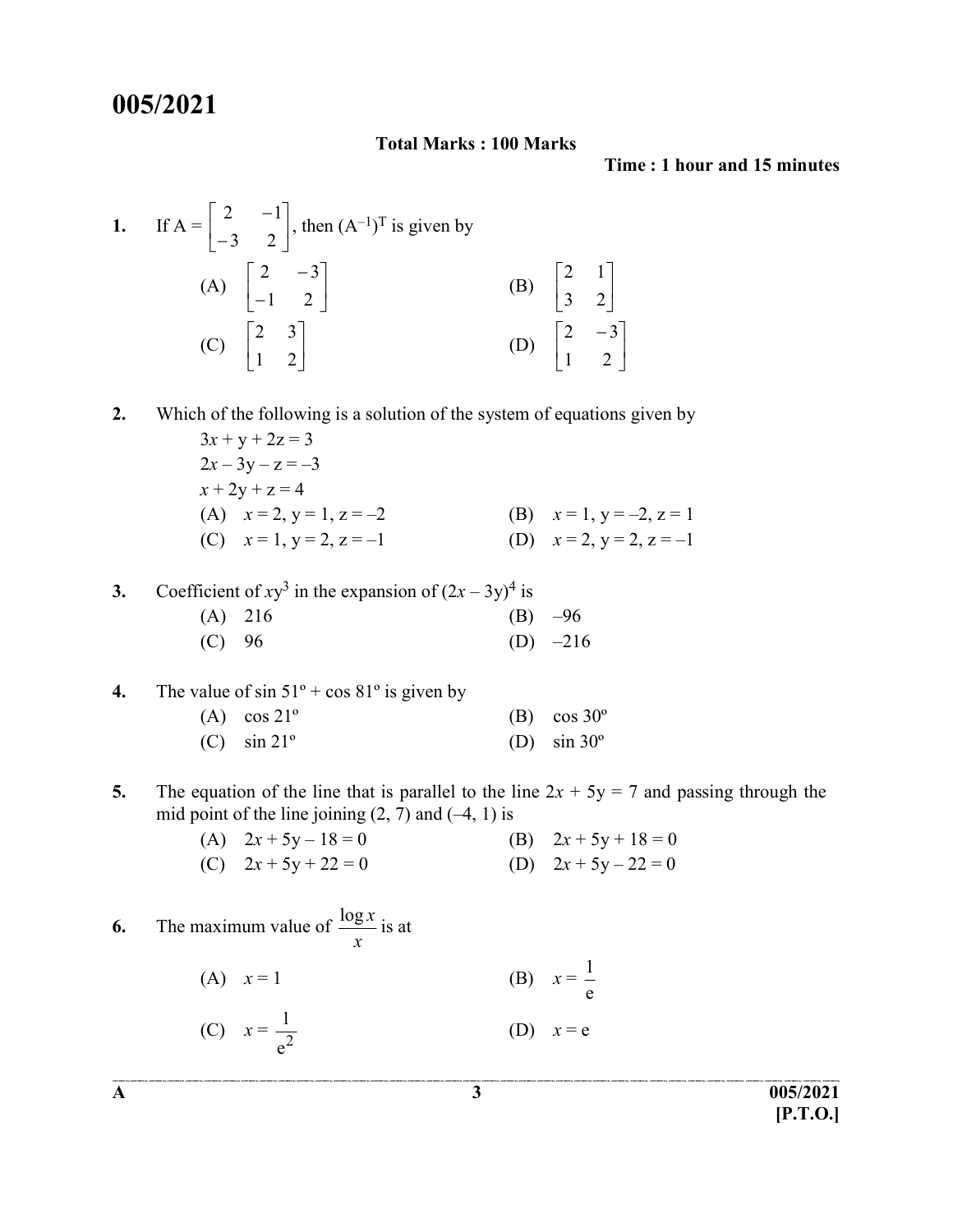7. If m is an integer, then the value of  $\int$ : 0  $\sin^2 mx \, dx$  is given by

| $(A)$ 0     | (B) $\frac{\pi}{2}$ |  |
|-------------|---------------------|--|
| $(C)$ $\pi$ | $(D)$ 1             |  |

 $\pi$ 

8. The equation of the straight line through (2, 3) and making equal intercepts on the axes is given by

| (A) $x + y = 1$ | (B) $x + y = 3$ |
|-----------------|-----------------|
| (C) $x + y = 2$ | (D) $x + y = 5$ |

9. The area bounded by the rectangular hyperbola  $xy = c^2$  and the x-axis from  $x = \pi$  to  $x =$  $2\pi$  is

| (A) $c^2 \pi$      | (B) $c^2 \log 2$    |
|--------------------|---------------------|
| (C) $c^2 \log \pi$ | (D) $c^2 \log 2\pi$ |

10. Solution of the differential equation  $\sin x$ dx  $\frac{dy}{dx}$  + y cos x – 1 = 0 is

(A)  $y \sin x = x + C$  (B)  $y \cos x = x + C$ (C)  $y(1 - \sin x) = x + C$  (D)  $y(1 - \cos x) = x + C$ 

## 11. The principle of work from whole to part in surveying is to ensure that

- (A) survey work may be completed quickly.
- (B) plotting shall be easier and correct.
- (C) instrumental errors will be less.
- (D) errors of one portion does not affect other.

## 12. In levelling, a station is a point, where

- (A) levelling staff is placed (B) dumpy level is set up
- (C) bench mark is not given (D) ranging rod is placed

## 13. Separation of water on fresh concrete is known as

- (A) hydration (B) segregation (C) bleeding (D) creep
- 14. The unique property of steel by virtue of which can be drawn into thin wires is called
	- (A) malleability (B) ductility
	- (C) toughness (D) softness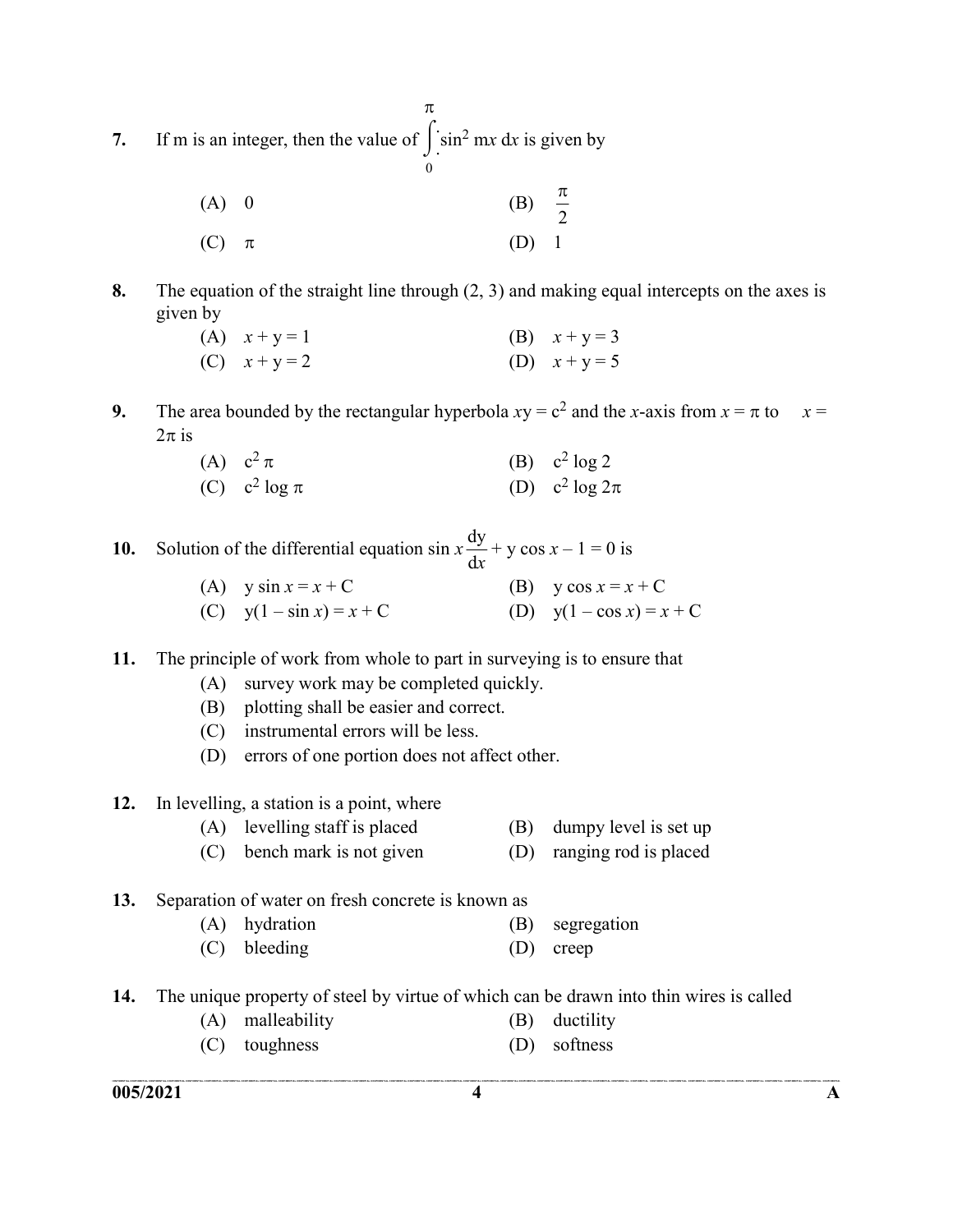| 15. |                    | Finishing mortar joints after completion of masonry wall is known as      |     |                                                                                       |
|-----|--------------------|---------------------------------------------------------------------------|-----|---------------------------------------------------------------------------------------|
|     |                    | $(A)$ jointing                                                            | (B) | pointing                                                                              |
|     | (C)                | coping                                                                    | (D) | racking                                                                               |
| 16. |                    | Pelton wheel turbine is:                                                  |     |                                                                                       |
|     | (A)                | Radial flow turbine                                                       | (B) | Axial flow turbine                                                                    |
|     | (C)                | Tangential flow turbine                                                   | (D) | Mixed flow turbine                                                                    |
| 17. |                    | How many valves are there in a two stroke engine?                         |     |                                                                                       |
|     | $(A)$ 1            |                                                                           | (B) | 3                                                                                     |
|     | $(C)$ 2            |                                                                           | (D) | None of these                                                                         |
| 18. |                    |                                                                           |     | The most common balanced engine firing order for a six cylinder in line engine is :   |
|     | (A)                | $1 - 3 - 6 - 4 - 2 - 5$                                                   | (B) | $1 - 5 - 3 - 2 - 4 - 6$                                                               |
|     |                    | $(C)$ 1-5-3-6-4-2                                                         |     | $(D)$ 1-5-3-6-2-4                                                                     |
| 19. | pressure plate and |                                                                           |     | When the clutch is engaged, the spring pressure clamps the friction plate between the |
|     | (A)                | Flywheel                                                                  | (B) | Differential                                                                          |
|     | (C)                | Clutch pedal                                                              | (D) | Reaction plate                                                                        |
| 20. |                    | The thermodynamic cycle used in a steam turbine based thermal power plant |     |                                                                                       |
|     |                    | (A) Brayton cycle                                                         | (B) | Rankine cycle                                                                         |
|     |                    | (C) Combined cycle                                                        |     | (D) Carnot cycle                                                                      |
| 21. |                    |                                                                           |     | A 10V supply is applied across a 5 ohm resistor. The current and power will be        |
|     | (A)                | 50 A, 500W                                                                | (B) | 2A, 10W                                                                               |
|     | (C)                | 2A, 20W                                                                   | (D) | 0.5A, 5W                                                                              |
|     |                    |                                                                           |     |                                                                                       |

22. In a resistance network ABC a 2 ohm resistor is connected from A to B, two resistors 6 ohm and 3 ohm both connected between B and C and a 4 ohm resistor between A and C. The effective resistance between A and C will be

| A |                |     | 005/2021                                                                                                                                                                                                                                      |
|---|----------------|-----|-----------------------------------------------------------------------------------------------------------------------------------------------------------------------------------------------------------------------------------------------|
|   | $(C)$ 0.8 ohms |     | $(D)$ 4 ohms<br>EGA FOOM THE COMPOSTIVE COMPOSTIVE COMPOSTIVE COMPOSTIVE COMPOSTIVE COMPOSTIVE COMPOSTIVE COMPOSTIVE COMPOSTIVE COMPOSTIVE COMPOSTIVE COMPOSTIVE COMPOSTIVE COMPOSTIVE COMPOSTIVE COMPOSTIVE COMPOSTIVE COMPOSTIVE COMPOSTIVE |
|   |                |     |                                                                                                                                                                                                                                               |
|   | $(A)$ 15 ohms  | (B) | 2 ohms                                                                                                                                                                                                                                        |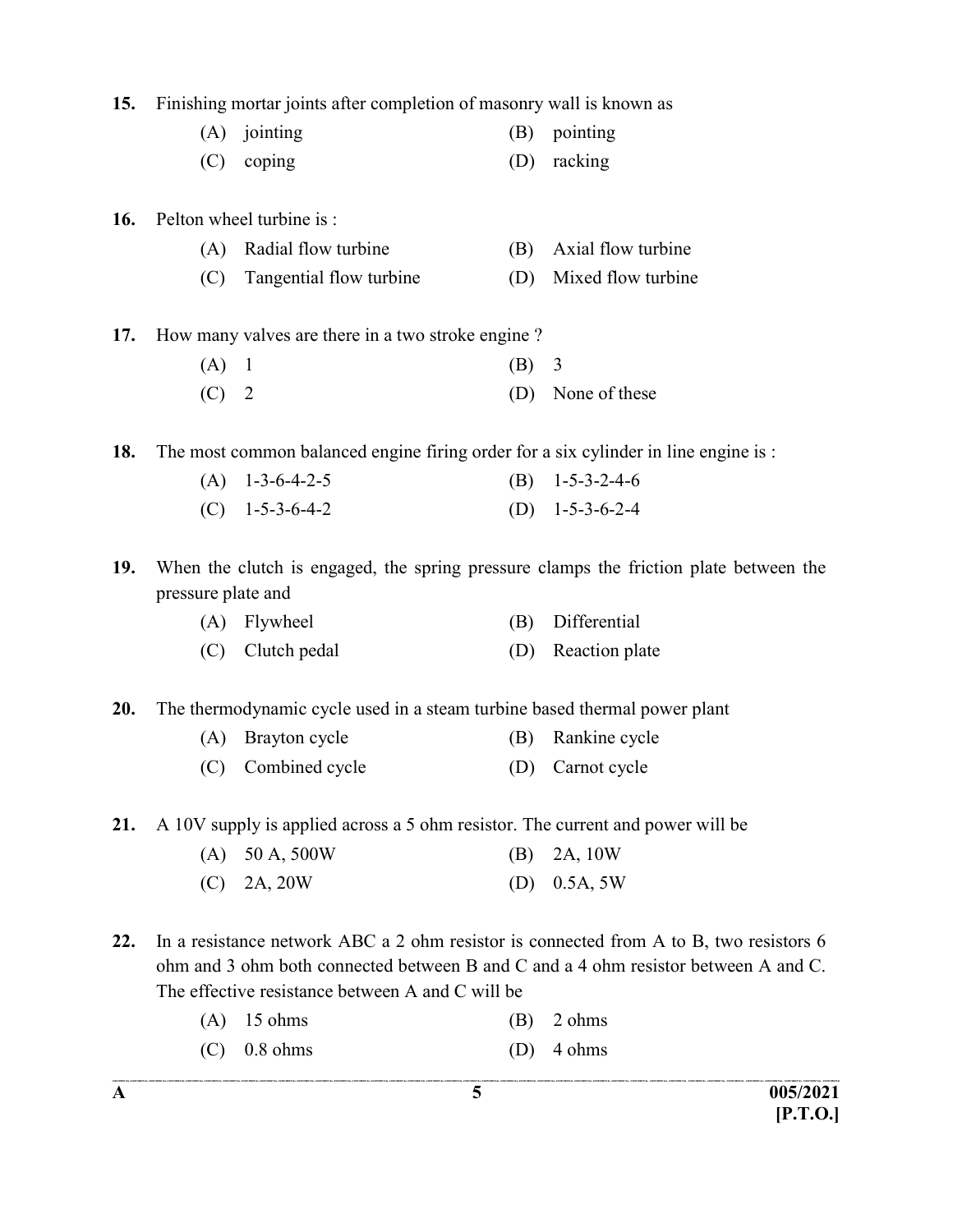23. The electrical energy consumption of a domestic consumer is measured in

| (A) Ampere | (B) MWh   |
|------------|-----------|
| (C) Volt   | $(D)$ kWh |

24. An RLC series circuit has a resistance of 12 ohms inductive reactance of 7 ohms and capacitive reactance of 2 ohms. The effective impedance of the circuit is

| $(A)$ 21 ohms | $(B)$ 13 ohms |
|---------------|---------------|
| $(C)$ 15 ohms | $(D)$ 17 ohms |

25. The device which gives protection from electrical shock is

| (A) RCCB   | $(B)$ MCB               |
|------------|-------------------------|
| $(C)$ Fuse | (D) Lightening Arrestor |

26. The minimum voltage required to establish regulation in 7805 IC is

| $(A)$ 5 V |             | (B) $5.6 \text{ V}$ |
|-----------|-------------|---------------------|
|           | $(C)$ 7.3 V | (D) 10 V            |

27. A solid state relay uses the following for electrical isolation

- (A) Flywheel diode (B) Opto coupler
- (C) Snubber circuit (D) Electromagnet

28. Size of RAM and ROM in 8051 microcontroller is

- (A) 128 bytes  $& 4 K$  bytes (B) 128 bytes  $& 8 K$  bytes
- (C) 64 bytes  $\&$  4 K bytes (D) 64 bytes  $\&$  8 K bytes

29. The CDMA reverse channel employs the following modulation technique.

| $(A)$ BPSK | $(B)$ QPSK |
|------------|------------|
| $(C)$ BFSK | (D) OQPSK  |

30. Which of the following UPS has highest efficiency ?

 (A) Standby (B) Standby on-line hybrid (C) Standby Ferro (D) Double conversion online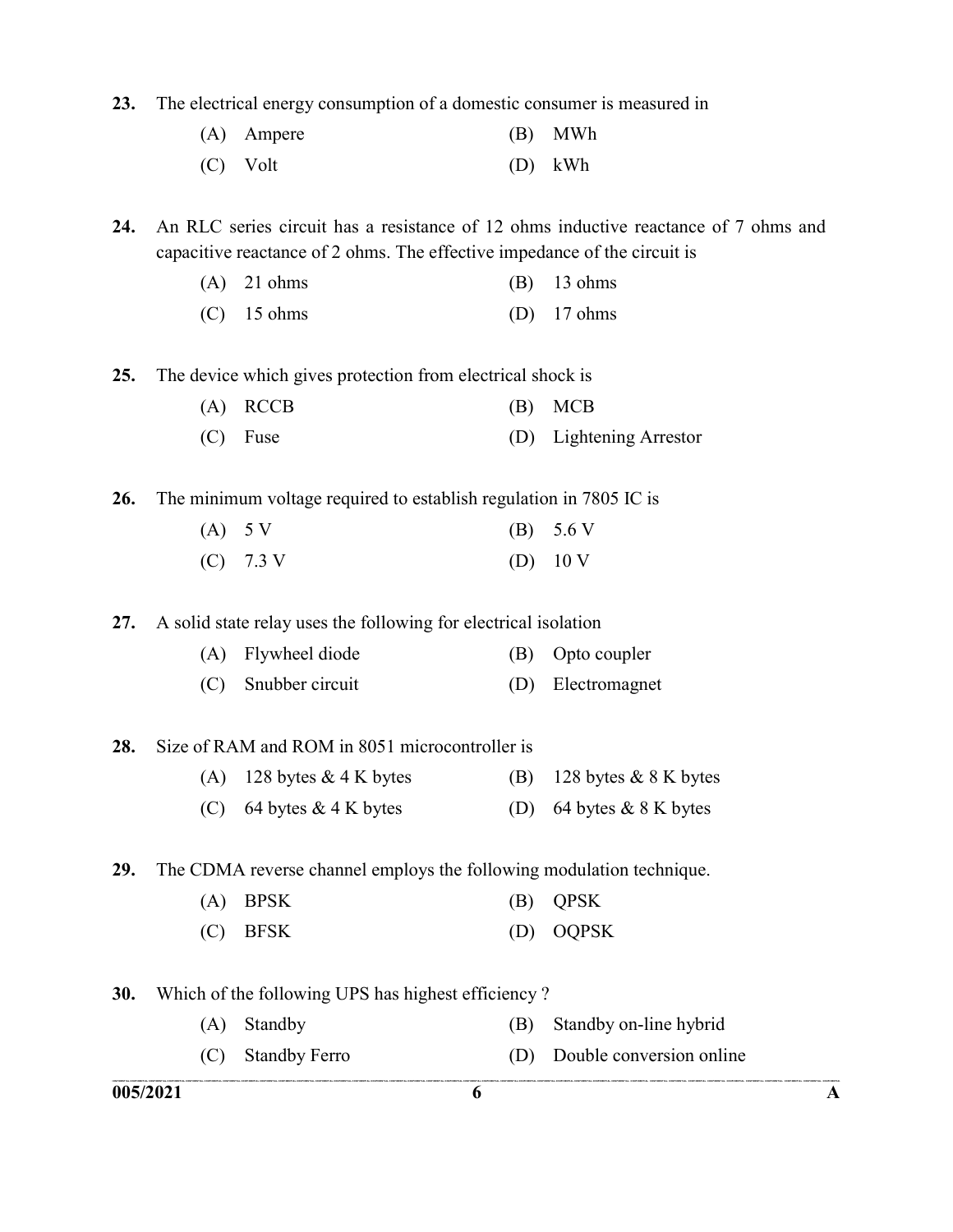| 31. |            | blanks from a press tool.                                           |            | mechanism operating on the upstroke of a press, which ejects workpiece on     |
|-----|------------|---------------------------------------------------------------------|------------|-------------------------------------------------------------------------------|
|     |            | (A) Cushion                                                         | (B)        | Bolster plate                                                                 |
|     | (C)        | Ram                                                                 | (D)        | Knockout                                                                      |
| 32. |            | Pilots are heat treated to a hardness of HRC                        |            |                                                                               |
|     |            | (A) $57-60$                                                         | (B)        | $20 - 25$                                                                     |
|     | (C)        | $100 - 130$                                                         | (D)        | $90 - 93$                                                                     |
| 33. |            | In a progressive die, the tonnage of a press can be reduced by      |            |                                                                               |
|     | (A)        | Increasing hardness of the die                                      | (B)        | Increasing punch hardness                                                     |
|     | (C)        | Grinding the cutting edges                                          | (D)        | Staggering the punches                                                        |
| 34. |            | A moving mandrel is used in                                         |            |                                                                               |
|     |            | (A) Wire drawing<br>Centrifugal casting                             | (B)<br>(D) | Tube drawing<br>Nibbling                                                      |
|     | (C)        |                                                                     |            |                                                                               |
| 35. |            | In blanking the clearance provided is                               |            |                                                                               |
|     | (A)        | 50% on punch and die                                                | (B)        | 25% on punch and 75% on die<br>On die                                         |
|     | (C)        | On punch                                                            | (D)        |                                                                               |
| 36. |            | Metal extrusion is generally used for producing                     |            |                                                                               |
|     |            | (A) Uniform solid section                                           | (B)        | Uniform hollow section<br>Varying section                                     |
|     | (C)        | Uniform hollow and solid section (D)                                |            |                                                                               |
| 37. |            | Blanking and punching operations can be performed simultaneously on |            |                                                                               |
|     | (A)<br>(C) | Combination die<br>Progressive die                                  | (B)<br>(D) | Compound die<br>Simple die                                                    |
|     |            |                                                                     |            |                                                                               |
| 38. |            | The rivet hole diameter for a rivet having diameter 14 is           |            |                                                                               |
|     | (C)        | $(A)$ 14.2<br>15                                                    | (B)<br>(D) | 14.5<br>15.5                                                                  |
|     |            |                                                                     |            |                                                                               |
| 39. |            | Injection moulding is a process used for processing                 |            |                                                                               |
|     | (A)<br>(C) | Aluminium<br><b>Steel</b>                                           | (B)<br>(D) | Nickel<br>Plastics                                                            |
|     |            |                                                                     |            |                                                                               |
| 40. |            | Thermoplasts are joined by process called                           |            |                                                                               |
|     | (A)        | <b>USW</b>                                                          | (B)        | <b>SAW</b>                                                                    |
|     | (C)        | <b>FW</b>                                                           | (D)        | <b>LBW</b>                                                                    |
| 41. |            |                                                                     |            | In cold chamber diecasting process only non-ferrous alloys with melting point |
|     | are cast.  |                                                                     |            |                                                                               |
|     | (A)<br>(C) | low<br>high                                                         | (B)<br>(D) | medium<br>all                                                                 |
|     |            |                                                                     |            |                                                                               |
| 42. |            | The bottles from thermoplastic materials are made by                |            |                                                                               |
|     | (A)<br>(C) | Compression moulding<br>Injection moulding                          | (B)<br>(D) | Extrusion<br>Blow moulding                                                    |
|     |            |                                                                     |            |                                                                               |
| A   |            | 7                                                                   |            | 005/2021                                                                      |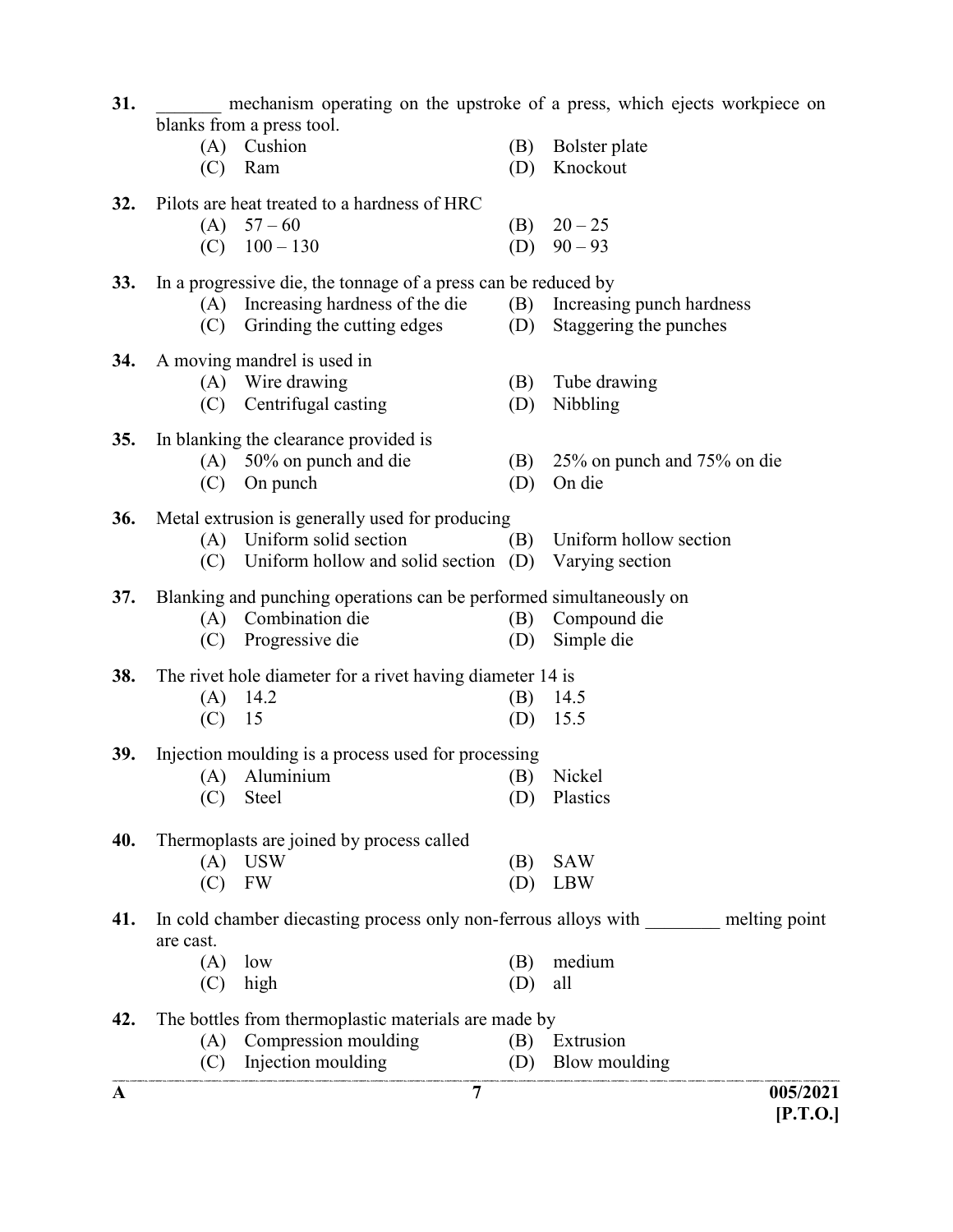| 005/2021 |            | 8                                                            |            |                                                                                                  | А |
|----------|------------|--------------------------------------------------------------|------------|--------------------------------------------------------------------------------------------------|---|
|          | (C)        | equal                                                        | (D)        | unrelated                                                                                        |   |
| 54.      | (A)        | lower                                                        | (B)        | The temperature of carburising flame in gas welding is _______ that of oxidising flame<br>higher |   |
|          |            |                                                              |            |                                                                                                  |   |
|          | (A)<br>(C) | Taylor<br>Chapman                                            | (B)<br>(D) | Stephen<br>Johsons                                                                               |   |
| 53.      |            | $VTn = C$ is tool life equation                              |            |                                                                                                  |   |
|          | (C)        |                                                              | (D)        | Austenitic                                                                                       |   |
|          | (A)        | Martensitic<br>Ladeburitic                                   | (B)        | Pearlitic                                                                                        |   |
| 52.      |            | From the following identify the extreme hardened steel.      |            |                                                                                                  |   |
|          |            |                                                              |            |                                                                                                  |   |
|          | (C)        | (A) Joniney quench test (B) Rock well test<br>Impact testing | (D)        | Vickers test                                                                                     |   |
| 51.      |            | Toughness of a material is measured by means of              |            |                                                                                                  |   |
|          |            |                                                              |            |                                                                                                  |   |
|          | (A)<br>(C) | hardness<br>hot hardness                                     | (B)<br>(D) | atmospheric corrosion<br>ductility                                                               |   |
| 50.      |            | Copper is added in steel for improving                       |            |                                                                                                  |   |
|          |            |                                                              |            |                                                                                                  |   |
|          | (A)<br>(C) | Manganese                                                    | (B)<br>(D) | Tungsten                                                                                         |   |
| 49.      |            | Deoxidising agent for steel is<br>Chromium                   |            | Nickel                                                                                           |   |
|          |            |                                                              |            |                                                                                                  |   |
|          | (C)        | Austenite                                                    | (D)        | Bainite                                                                                          |   |
| 48.      |            | The $18:4:1$ tool steel is<br>(A) Martensite                 | (B)        | <b>HSS</b>                                                                                       |   |
|          |            |                                                              |            |                                                                                                  |   |
|          | (C)        | $0.35 - 0.50$                                                | (D)        | $0.45 - 0.60$                                                                                    |   |
|          |            | $(A)$ 0.05 - 0.30                                            | (B)        | $0.20 - 0.35$                                                                                    |   |
| 47.      |            | In MS the percentage of carbon is ranging from               |            |                                                                                                  |   |
|          | (C)        | Tempering                                                    | (D)        | Quenching                                                                                        |   |
|          | (A)        | <b>Baking</b>                                                | (B)        | Annealing                                                                                        |   |
| 46.      |            | The process used to reduce hardness of steel is              |            |                                                                                                  |   |
|          | (C)        | Plastic                                                      | (D)        | Tin                                                                                              |   |
|          |            | $(A)$ Iron                                                   | (B)        | Nickel                                                                                           |   |
| 45.      |            | Hot chamber process is suitable to cast                      |            |                                                                                                  |   |
|          | (C)        | reducing freezing time                                       | (D)        | smooth metal flow                                                                                |   |
|          |            | (A) Achieve directional solidification (B)                   |            | reduce blow holes                                                                                |   |
| 44.      |            | Chills are used in moulds to                                 |            |                                                                                                  |   |
|          | (C)        | Creep strength                                               | (D)        | Fatigue strength                                                                                 |   |
|          |            | (A) Ductility and strength                                   | (B)        | Hardness                                                                                         |   |
| 43.      |            | Addition of magnesium to cast iron increases its             |            |                                                                                                  |   |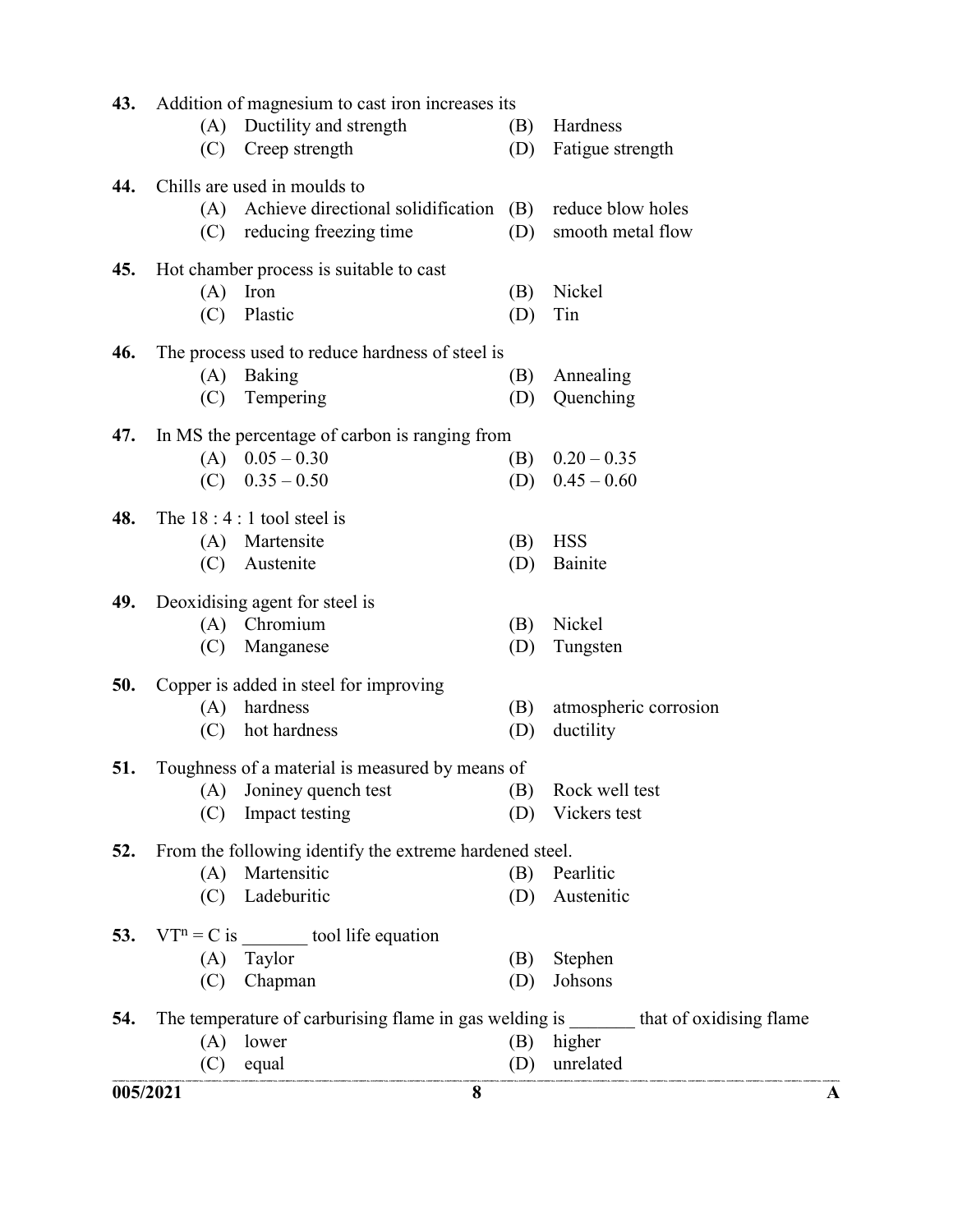- 55. Fluxes are used while welding
	- (A) To increase the rate of welding (B) To clean joint
	- (C) Prevent oxidation (D) All of the above
- 56. In reaming process
	- (A) Metal removal rate is high (B) High surface finish
	-

## 57. With reference to NC machine which of the following statement is wrong ?

- (A) Closed loop control system using.
- (B) Open loop control system using.
- (C) Post processor is an item of hardware.
- (D) Paper tape is a part of machine
- 58. In a single point turning operation of steel, with a cementide carbide tool, Taylor tool life exponent is 0.25. If the cutting speed is halved, the tool life will increase by
	- (A) 2 times (B) 4 times
	- (C) 8 times (D) 16 times
- 59. Liner and slip bushes are a part of
	- (A) Milling fixture (B) Drill Jigs
	- (C) Turning fixture (D) Welding fixture

## 60. T-T-T diagram indicates time, temperature, transformation of

- (A) Cenentite (B) Pearlite (C) Ferrite (D) Austenite
- 

## 61. Machine tool guide ways are usually hardened by

- (A) Flame hardening (B) Induction hardening
- (C) Cyaniding (D) Nitriding

## 62. Plug gauges are used to check

- (A) Threads (B) Holes
- (C) Outer diameter (D) Angles

## 63. Micrometers are calibrated with

- (A) Vernier caliper (B) Snap gauges
- (C) Feeler gauges (D) Slip gauges
- 64. Sine bar is used to measure
	- (A) Angles (B) Length
	- (C) Thread pitch (D) Hole depth
- 65. Talisurf is to measure
	- (A) Magnetism (B) Surface finish
	- (C) Accuracy of hole (D) Strength of steel
		-
- 
- 
- 
- (C) Form accuracy is obtained (D) High dimensional accuracy obtained

A  $9$  005/2021  $[P.T.O.]$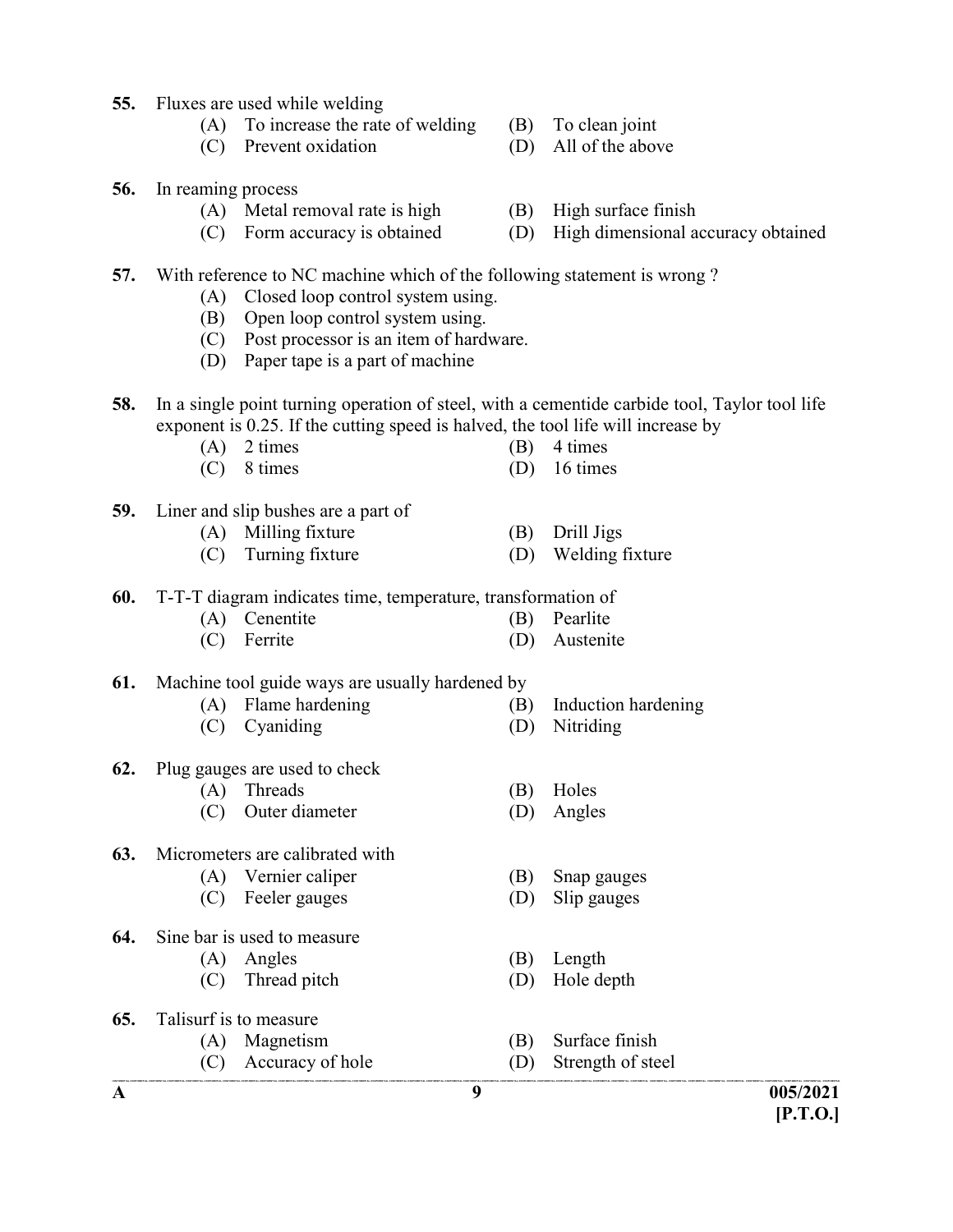- 66. Arrange the given materials in increasing order of their Young's modulus of elasticity :
	- (i) Stainless Steel;
	- (ii) Tungsten Carbide;
	- (iii) Aluminium;
	- (iv) Cast Iron
	- (A) (i) (iii) (ii) (iv)
	- (B) (iv) (ii) (i) (iii)
	- (C)  $(iii)$  (iv) (i) (ii)
	- (D) (iii) (i) (iv) (ii)
- 67. A steel bar 1m long and 20 mm  $\times$  10 mm cross-section is subjected to a tensile load of 10 kN along its longitudinal axis. If the modulus of elasticity is  $2 \times 10^5$  N/mm<sup>2</sup> and Poisson's ratio is 0.3, the lateral strain is:
	- (A)  $0.05 \times 10^{-3}$  (B)  $0.075 \times 10^{-3}$ (C)  $0.25 \times 10^{-4}$  (D)  $0.025 \times 10^{-4}$
- 68. Which of the following statements is not true about static friction ?
	- (A) The force of friction depends upon the roughness of the surfaces.
	- (B) The direction of limiting frictional force is opposite to the direction of motion.
	- (C) The magnitude of the limiting friction bears a constant ratio to the normal reaction between the two surfaces.
	- (D) The force of friction is dependent on the area of contact between the two surfaces.
- 69. The section modulus for a beam of circular section with diameter 'd' is:

| (A)            | $\frac{\pi d^3}{32}$      | (B) | $\frac{\pi d^3}{64}$ |
|----------------|---------------------------|-----|----------------------|
| $\overline{C}$ | $\frac{\pi d^4}{4}$<br>22 | (D) | $\frac{\pi d^4}{64}$ |

70. A weld made to hold parts of a weldment in proper alignment until the final welds are made is called

| (A) Filled weld | $(B)$ Kerf    |
|-----------------|---------------|
| (C) Nugget      | (D) Tack weld |

- 71. In case of a circular shaft, the torque divided by the angle of twist per unit length is called
	- (A) torsional stiffness (B) torsional rigidity
	- (C) polar modulus (D) torsional strain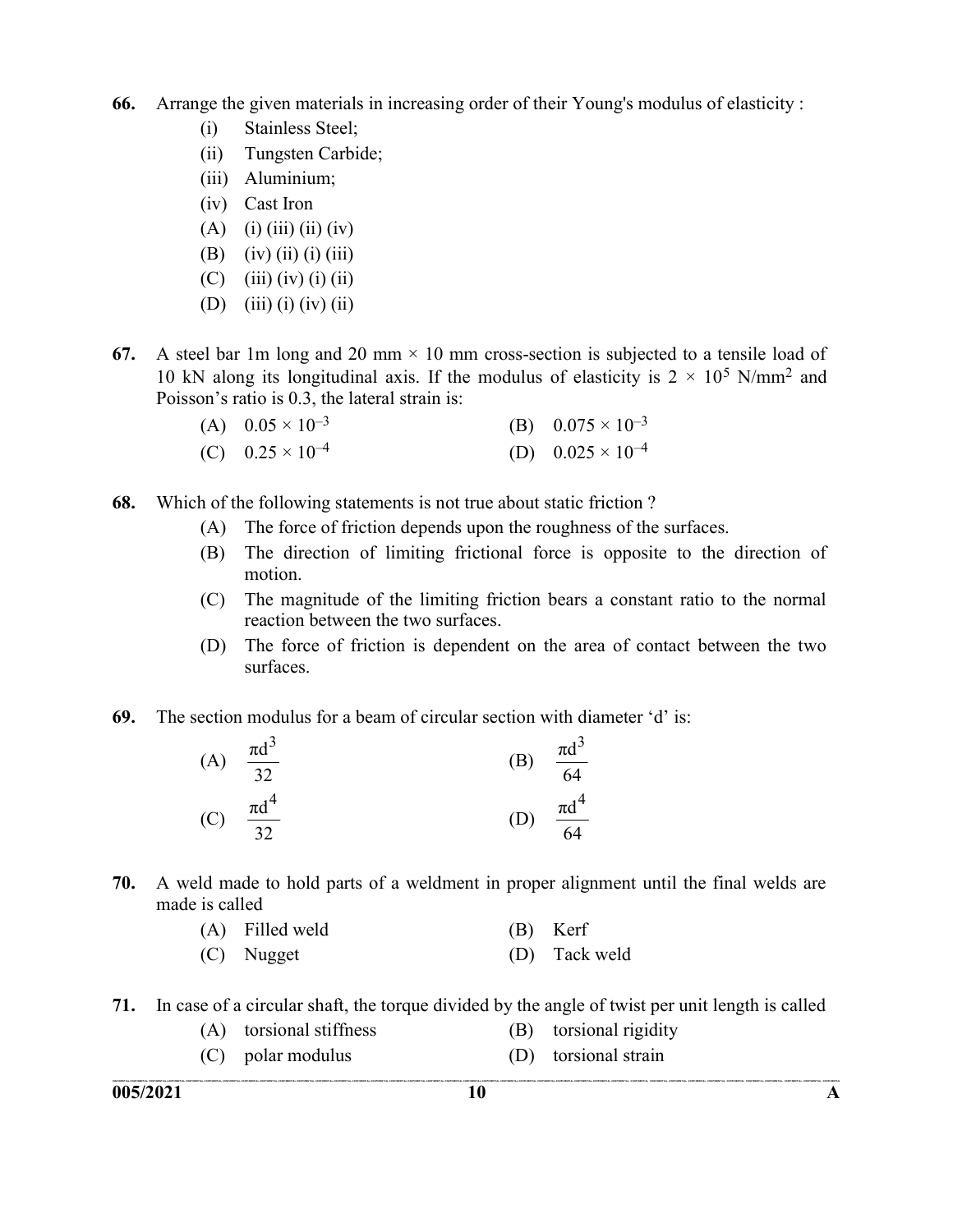72. Given that the pressure is  $3 \text{ kg/cm}^2$ , the equivalent height of water column is

| $(A)$ 30 m |  |  |  | $(B)$ 3 cm |
|------------|--|--|--|------------|
|------------|--|--|--|------------|

(C) 10 m (D) 1 cm

- 73. When the metacentre is lower than the centre of gravity of the floating body, the body is said to be in a state of
	- (A) Stable equilibrium (B) Neutral equilibrium
	- (C) Unstable equilibrium (D) None of these
- 74. An imaginary line in the fluid, the tangent to which at any point gives the direction of motion at that point is termed as
	- (A) Path line (B) Equipotential line
	- (C) Filament line (D) Stream line
- 75. If the density and the specific volume of the fluid does not change during the flow, the flow is called
	- (A) Streamline flow (B) Incompressible flow
	- (C) Steady flow (D) Irrotational flow
- 76. Which of the following statements is not true in case of a venturimeter ?
	- (A) In convergent section, fluid velocity increases and static pressure decreases.
	- (B) The length of the divergent section is larger than that of the convergent section
	- (C) The maximum cone angle of the diverging area is more than that of the converging area
	- (D) The diameter of the throat area is kept constant
- 77. If ' $\theta$ ' is the angle of a triangular notch in degree, ' $C_d$ ' is the coefficient of discharge, 'g' the acceleration due to gravity and 'H' represents the height of the liquid above the apex of the notch, the discharge over the notch is given by

| (A) $\frac{8}{15}C_d\sqrt{2g} \tan{\frac{\theta}{2}}H^{5/2}$  | (B) $\frac{8}{15}C_d\sqrt{2g} \tan{\frac{\theta}{2}}H^{3/2}$ |
|---------------------------------------------------------------|--------------------------------------------------------------|
| (C) $\frac{8}{15}C_{d}\sqrt{2g}\sin{\frac{\theta}{2}}H^{3/2}$ | (D) $\frac{8}{15}C_d\sqrt{2g}\sin{\frac{\theta}{2}}H^{5/2}$  |

78. The head loss due to friction in a pipe of 1m diameter and 10km long in which the water is flowing at a velocity of 1 m/s is  $(Take coefficient of friction as 0.005 and$  $(g'$  as 10 m/s<sup>2</sup>).

| (A) | $15 \text{ m}$ | B)  | 5 <sub>m</sub>                                                                                                                                                                                                                             |
|-----|----------------|-----|--------------------------------------------------------------------------------------------------------------------------------------------------------------------------------------------------------------------------------------------|
|     | $(C)$ 20 m     | (D) | 10 <sub>m</sub>                                                                                                                                                                                                                            |
| A   |                |     | CONTROLL CONFIDENTIAL CONFIDENTIAL CONFIDENTIAL CONFIDENTIAL CONFIDENTIAL CONFIDENTIAL CONFIDENTIAL CONFIDENTIAL CONFIDENTIAL CONFIDENTIAL CONFIDENTIAL CONFIDENTIAL CONFIDENTIAL CONFIDENTIAL CONFIDENTIAL CONFIDENTIAL CONFI<br>005/2021 |
|     |                |     | [P.T.O.]                                                                                                                                                                                                                                   |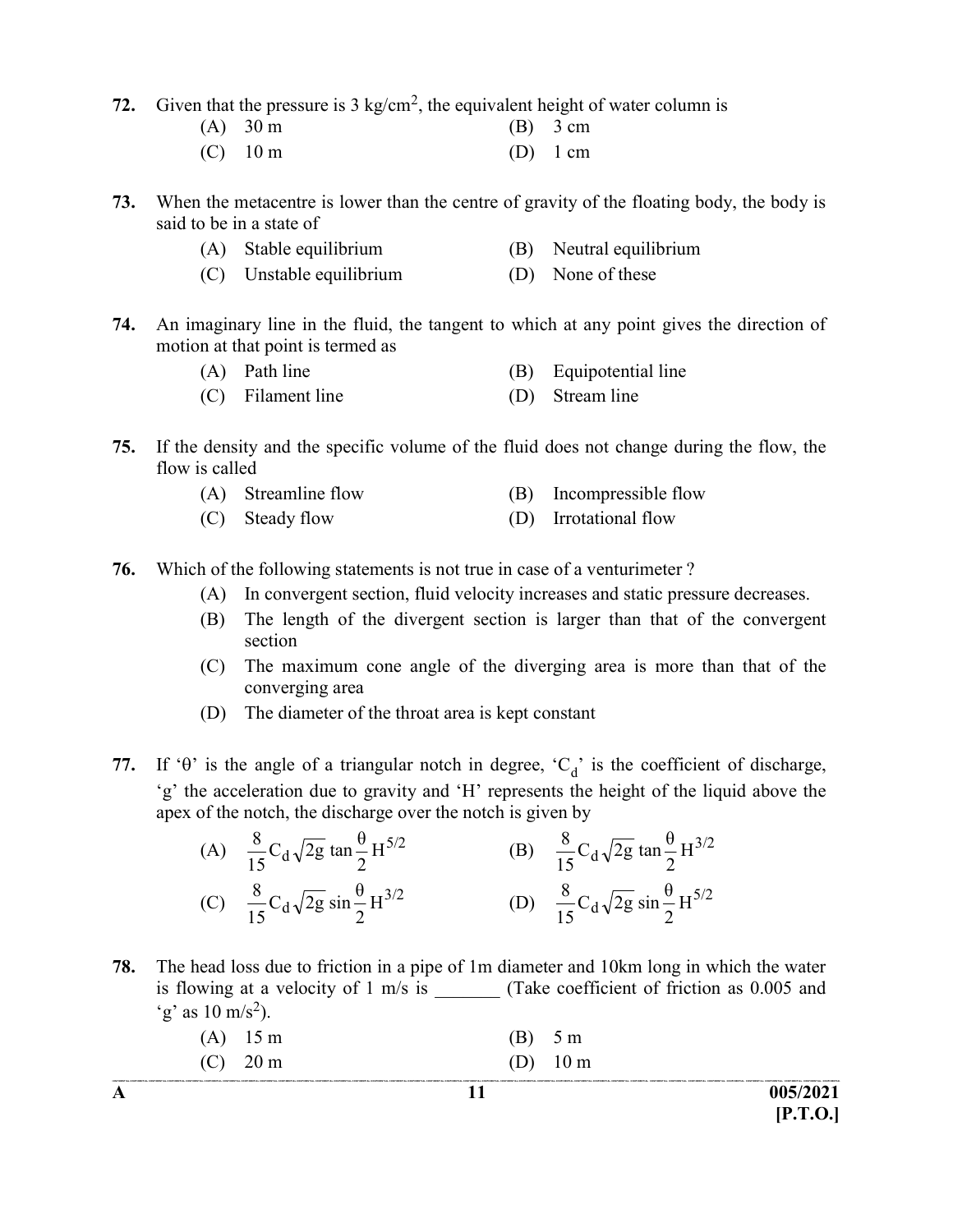- 79. Which of the following types of casings are used to enclose the impeller in a centrifugal pump ?
	- (A) Volute casing
	- (B) Vortex casing
	- (C) Volute casing with guide blades
	- (D) All of these
- 80. The theoretical and actual discharge of a reciprocating pump are 200 litres/min. and 190 litres/min. respectively. The slip of the pump is
	- (A) 10% (B) 5%
	- (C)  $5.26\%$  (D)  $1.05\%$
- 81. Which of the following types of turbines is used under a head of 200m and the specific speed of 30 rpm ?
	- (A) Francis turbine (B) Kaplan turbine
	- (C) Pelton wheel (D) None of these
- 82. Which of the following is a device used in hydraulic systems to store pressure energy and reduce pulsations ?
	- (A) Hydraulic accumulator (B) Hydraulic Intensifier
	- (C) Hydraulic torque converter (D) Hydraulic coupling
- 83. 'Lack of specialization' is a major limitation of the following type of organization structure
	- (A) Line organization
	- (B) Line and Staff organization
	- (C) Functional Organization
	- (D) Line, Staff and Committee Organization
- 84. Select the option which correctly matches the following :
	- (a) Nominal wage (i) wages adjusted for inflation
	- (b) Fair wage (ii) also called money wage
		-
	- (c) Minimum wage (iii) Minimum wage rate for specific occupations
	-
	- (d) Real wage (iv) Lowest wage employers can legally pay

## Codes :

- (A) a-iv, b-iii, c-ii, d-i
- (B) a-ii, b-iii, c-iv, d-i
- (C) a-iii, b-i, c-iv, d-ii
- (D) a-i, b-iv, c-ii, d-iii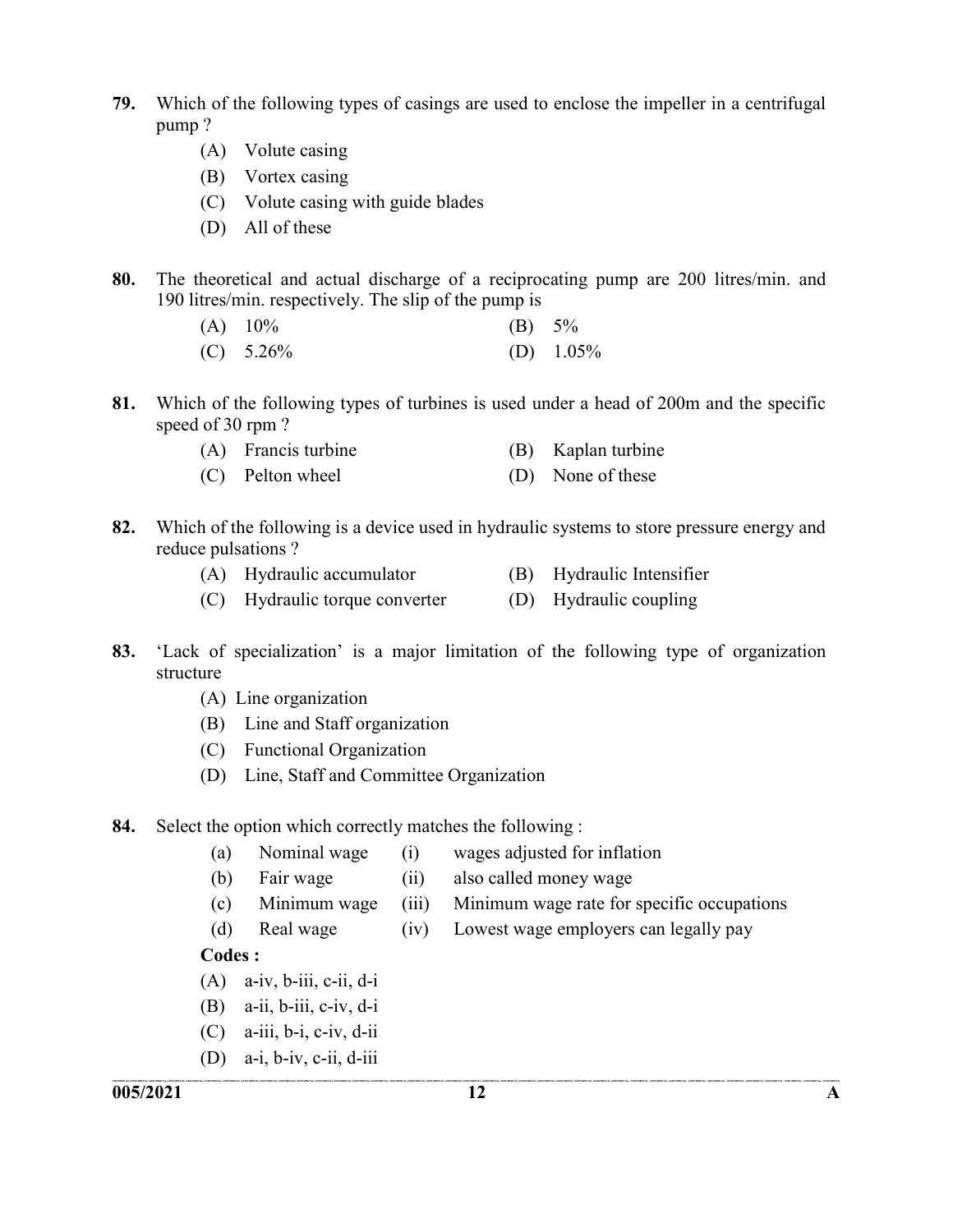85. Which of the following is the main focus of Total Quality Management ?

- (A) Customer (B) Process
- (C) People (D) All of these

86. In PERT, the activity duration is assumed to have the following distribution

- (A) Normal (B) Gamma
- (C) Beta (D) Erlang

87. The difference between the Latest finish time of activity under consideration and the Earliest start time of the following activity is called

- (A) Interfering float (B) Free float
- (C) Total float (D) Independent float
- 88. In LPP, if one of the basic variables takes on a zero value, then the basic feasible solution is called
	-
	- (C) Non-degenerate solution (D) Infinite solution
	- (A) Unbounded solution (B) Degenerate solution
		-
- 89. Which of the following methods is not used for obtaining the initial basic feasible solution of a transportation problem ?
	- (A) Nort-West Corner method (B) Least Cost method
	-
- 
- (C) Modified-Distribution method (D) Vogel's Approximation method
- 90. Consider the following payoff matrix for a game.

|                                 |           | <b>Player B</b> |           |
|---------------------------------|-----------|-----------------|-----------|
| <b>Player A</b>                 | <b>B1</b> | B <sub>2</sub>  | <b>B3</b> |
| A1                              |           |                 |           |
| $\mathbf{A2}$                   |           |                 |           |
| The saddle point of the game is |           |                 |           |
| A                               |           |                 |           |
|                                 |           |                 |           |

91. A record showing receipt, issue and physical balance of materials along with maximum and minimum quantity to be held in stock and re-order level is called

| (A) Bill of material     | (B) Bin Card           |
|--------------------------|------------------------|
| $(\cap)$ Mostor saladyla | $(D)$ Drook over about |

- (C) Master schedule (D) Break-even chart
- 92. The production system which is characterized by small production lot size and high product variety is

| (A) Job order production                                                                   | (B). | Mass production                                                                                                                                                                                                                            |  |
|--------------------------------------------------------------------------------------------|------|--------------------------------------------------------------------------------------------------------------------------------------------------------------------------------------------------------------------------------------------|--|
| (C) Flow production                                                                        |      | (D) Batch order production                                                                                                                                                                                                                 |  |
| CONFIDENTIAL CONFIDENTIAL CONFIDENTIAL CONFIDENTIAL CONFIDENTIAL CONFIDENTIAL CONFIDENTIAL |      | MATERITML CONFIDENTIAL CONFIDENTIAL CONFIDENTIAL CONFIDENTIAL CONFIDENTIAL CONFIDENTIAL CONFIDENTIAL CONFIDENTIAL CONFIDENTIAL CONFIDENTIAL CONFIDENTIAL CONFIDENTIAL CONFIDENTIAL CONFIDENTIAL CONFIDENTIAL CONFIDENTIAL CONF<br>005/2021 |  |
|                                                                                            |      | [P.T.O.]                                                                                                                                                                                                                                   |  |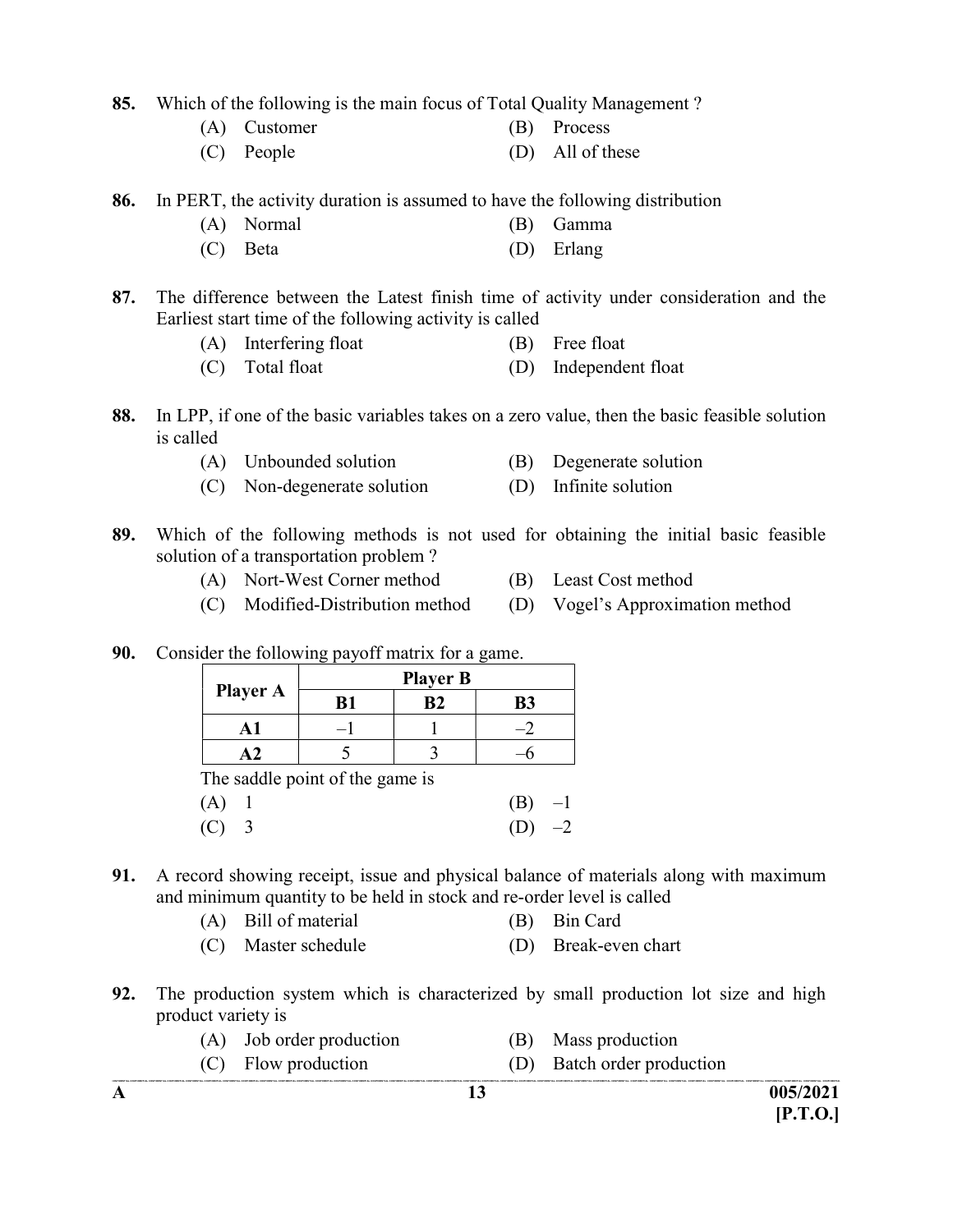93. A product produced by a firm is sold for  $\bar{\tau}$  10 per unit. The fixed cost of the assets is  $\bar{\tau}$  60000 with a variable cost of  $\bar{\tau}$  4 per unit. The number of units to be produced to reach break-even is

|     | (A) | 5000                                                                | (B) | 6000         |
|-----|-----|---------------------------------------------------------------------|-----|--------------|
|     |     | 10000                                                               | (D) | 4000         |
|     |     |                                                                     |     |              |
| 94. |     | Identify the therblig indicated by the symbol $+\frac{1}{\sqrt{2}}$ |     |              |
|     |     | (A) Select                                                          | (B) | Assemble     |
|     |     | Hold                                                                | (D) | Release load |
|     |     |                                                                     |     |              |

95. Which of the process chart symbols indicates 'storage' ?

| $(A)$ $\Leftrightarrow$ | $(B)$ O        |  |
|-------------------------|----------------|--|
| $(C)$ $\Box$            | $(D)$ $\Delta$ |  |

96. Which of the following rule does not form a part of principles of motion economy ?

- (A) Both hands should be used for productive work.
- (B) Movements of hands or arms should be simultaneous, symmetrical and opposite.
- (C) The work pieces and work place should not have color contrast.
- (D) Two or more tools should be combined if possible.
- 97. Which among the following control charts is used for variables ?
	- (A) R-chart (B) c-chart
	- (C) p-chart (D) u-chart
- 98. For an asymmetrical distribution, the relationship between mean, median and mode is given by
	- (A) Median =  $2$  Mean Mode (B) Mode =  $3$  Median  $2$  Mean
	- (C) Mean =  $3$  Median  $-2$  Mode (D) Mean =  $2$  Median Mode
- 99. With reference to the Euler's equation for crippling load, the relation between effective length  $(L)$  and actual length  $(l)$  for the column with one end fixed and other end hinged is

| $(A)$ $L = l$         | (B) $L = 2l$                 |
|-----------------------|------------------------------|
| (C) $L = \frac{l}{2}$ | (D) $L = \frac{l}{\sqrt{2}}$ |

- 100. The hydraulic circuit in which the flow control valve is used to divert the fluid to the reservoir is
	- (A) Meter-in control circuit (B) Meter-out control circuit
	- (C) Bleed-off control circuit (D) Sequence circuit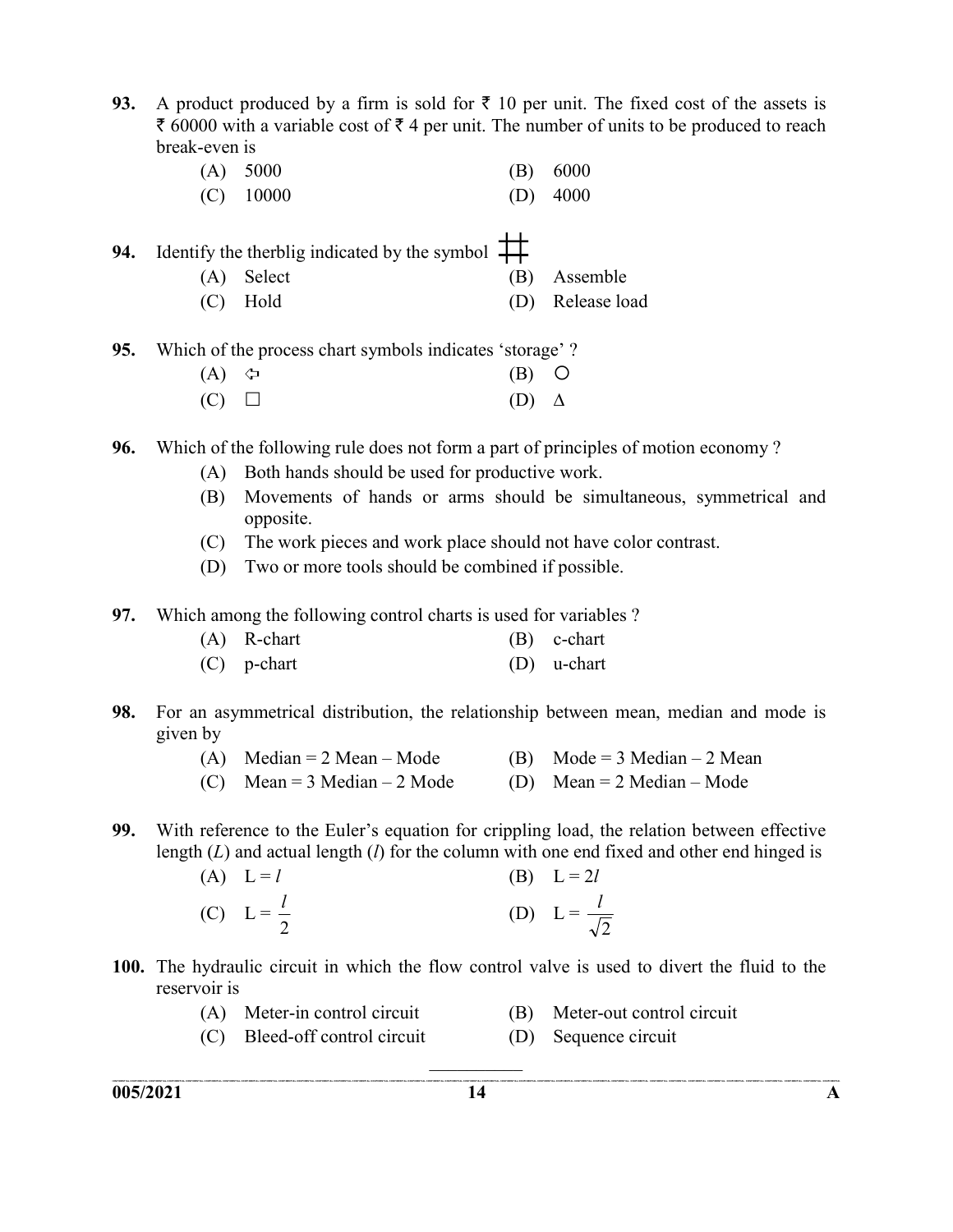## SPACE FOR ROUGH WORK